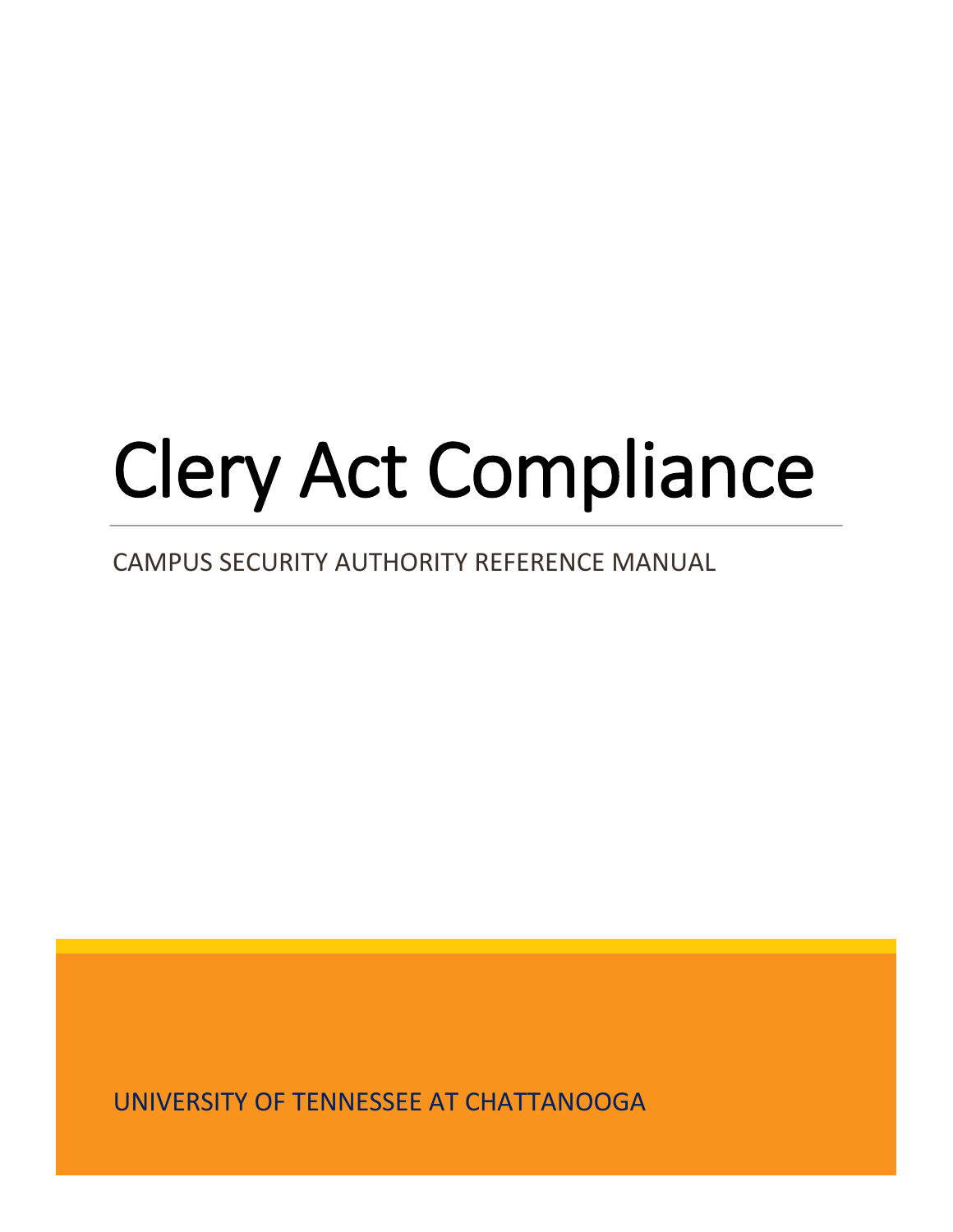## **Table of Contents**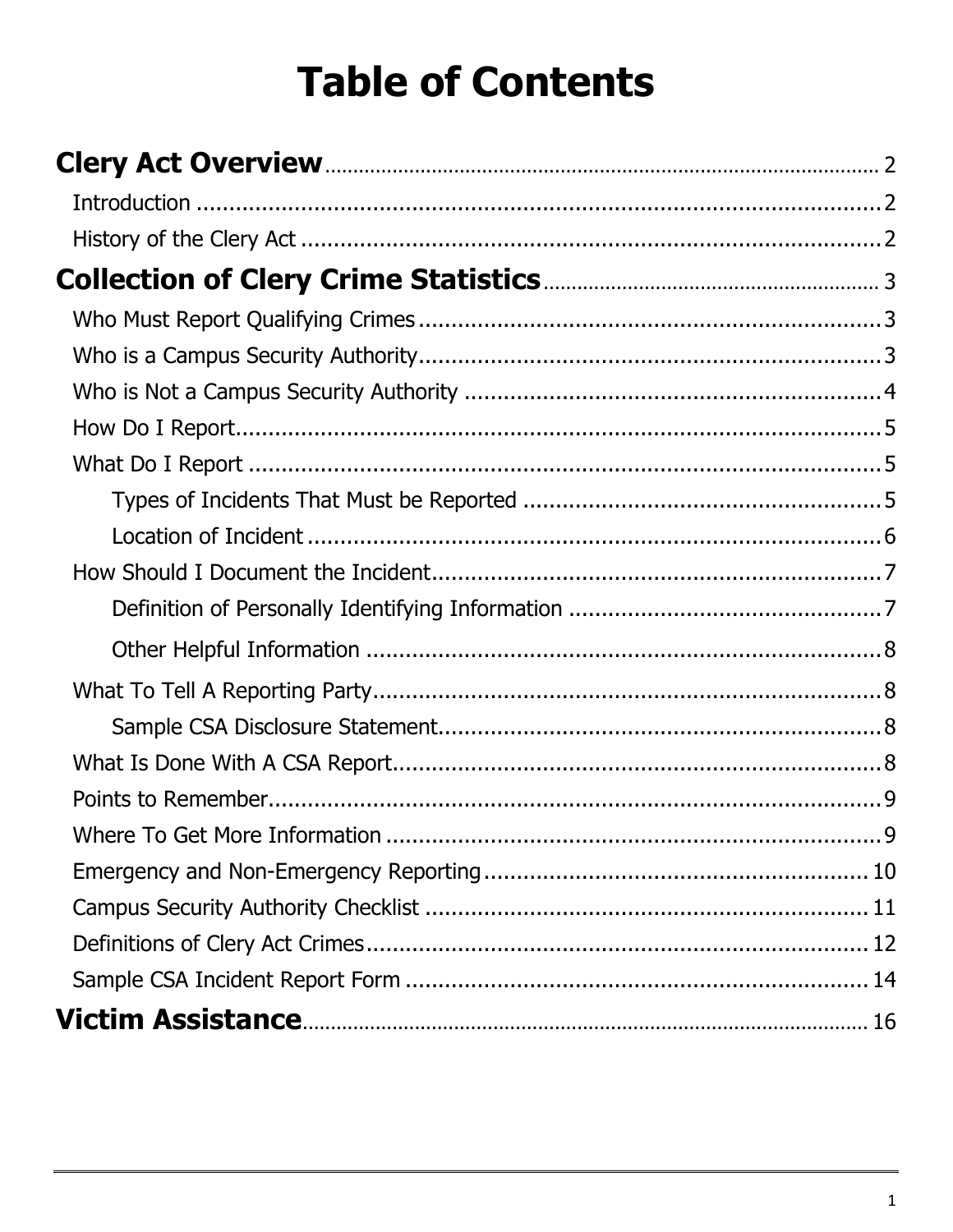## **Clery Act Overview**

## **Introduction**

The federal "Jeanne Clery Disclosure of Campus Security Policy and Campus Crime Statistics Act of 1998", commonly referred to as the "Clery Act", requires colleges and universities, both public and private, participating in federal financial aid programs to disclose campus safety information, and imposes certain requirements for handling incidents of sexual violence and emergency situations.

The Clery Act requires the collection and reporting of annual crime statistics reflecting reports of specified crimes that occur on and adjacent to, a university campus and certain properties associated with the campus. This statistical compilation must be broken down by specified types of crimes and campus disciplinary referrals, and must indicate if a specified crime is a hate crime. Campuses must also provide a geographic breakdown of the crime statistics reported according to the following defined geographic areas: "on campus" (including a further breakdown of the number of crimes that occurred in campus student residential facilities), "in or on a non-campus building or property," and "on public property."

Campuses that maintain a police department are required to maintain a daily crime log that contains specified information about any crimes that occur within the patrol jurisdiction of the campus police and that are reported to the campus police department. Information that would jeopardize the success of an investigation or the safety of a person involved in the investigation may be withheld. The campus must make the crime log for the most recent 60-day period open to public inspection, free of charge, during normal business hours. Any portion of the crime log that is older than 60 days must be made available for inspection within two business days of a request for public inspection.

Disclosures about crime statistics and summaries of security policies are made once a year in an Annual Security Report (ASR), and information about specific crimes and emergencies is made publicly available on an ongoing basis throughout the year. This manual provides guidance to UTC employees who have responsibilities under the Act.

## **History of the Clery Act**

The Clery Act is named in memory of Jeanne Clery who was raped and murdered in her residence hall room by a fellow student she did not know on April 5, 1986. Her parents championed laws requiring the disclosure of campus crime information, and the federal law that now bears their daughter's name was first enacted in 1990. It has been amended regularly over the last two decades to keep up with changes in campus safety with the most recent update in 2013 to expand the law's requirements concerning the handling of sexual violence.

The U.S. Department of Education (ED) is responsible for enforcing the Clery Act. ED's Clery Act Compliance Division is responsible for conducting investigations and issuing findings of violation. Institutions that violate the Clery Act may face warnings, civil fines of up to \$35,000 per violation, the limitation or suspension of federal aid, or the loss of eligibility to participate in federal student aid programs.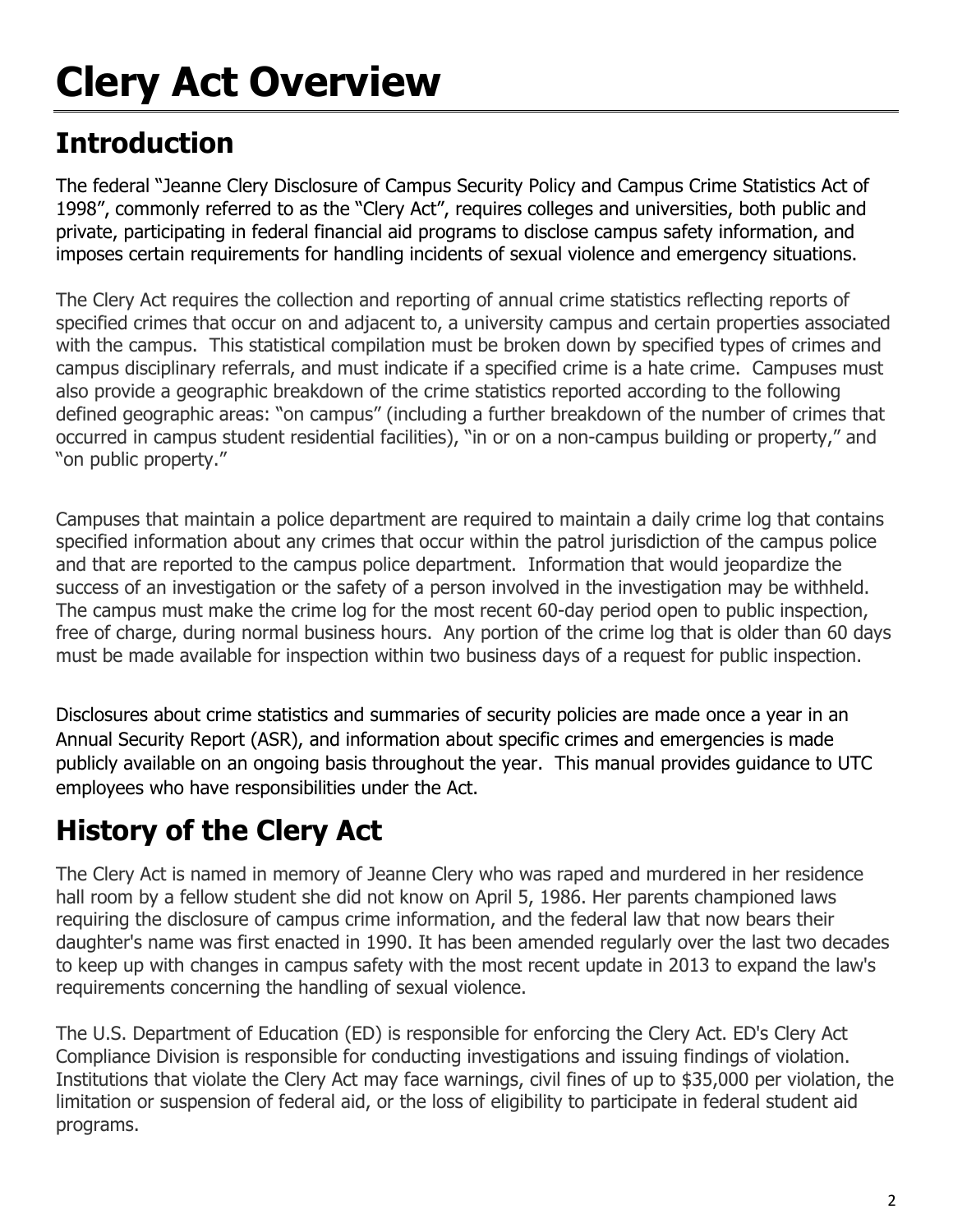## **Collection of Clery Crime Statistics**

## **I. Who Must Report Qualifying Crimes?**

Although we want the campus community to report criminal incidents to UTC PD, we know that this doesn't always happen. A victim of a crime may be more inclined to report it to someone other than the campus police. For this reason, the Clery Act requires universities to collect crime reports from campus security authorities.

The crime statistics in the Annual Security Report must reflect crimes that are reported to the campus police department or to a campus security authority. CSA's have an important role in university compliance with the Clery Act. CSA crime reports are used by the university to fulfill its responsibility to annually disclose Clery crime statistics and to issue timely warnings for Clery Act crimes that pose a serious or continuing threat to the campus community.

If a crime is reported to a CSA but goes no further than that, the university will not have fulfilled its obligation under the law, and campus community members might not have the information they need to stay safe on campus. UTC is required to collect crime statistics from all persons falling within the definitions below even if there is no police investigation.

## **II. Who Is a Campus Security Authority (CSA)?**

A CSA is a Clery-specific term that encompasses four groups of individuals and organizations associated with the university whose job functions involve building relationships with students. These individuals or organizations are considered to have significant responsibility for student and campus activities. Those four groups are:

1. Campus police department. All individuals who work for the department are CSA's.

2. Individuals who have responsibility for campus security but are not members of the campus police department. Examples include, but are not limited to, the following:

- Security at a campus parking booth;
- **People who monitor access into any campus facility;**
- Event security, such as for sporting events or large registered parties; and
- Those who escort students around campus after dark (including other students)

3. Any individual or organization specified in UTC's statement of campus security policy as an individual or organization to which students and employees should report criminal offenses is considered a CSA. Examples include, but are not limited to, the following:

Residential Life;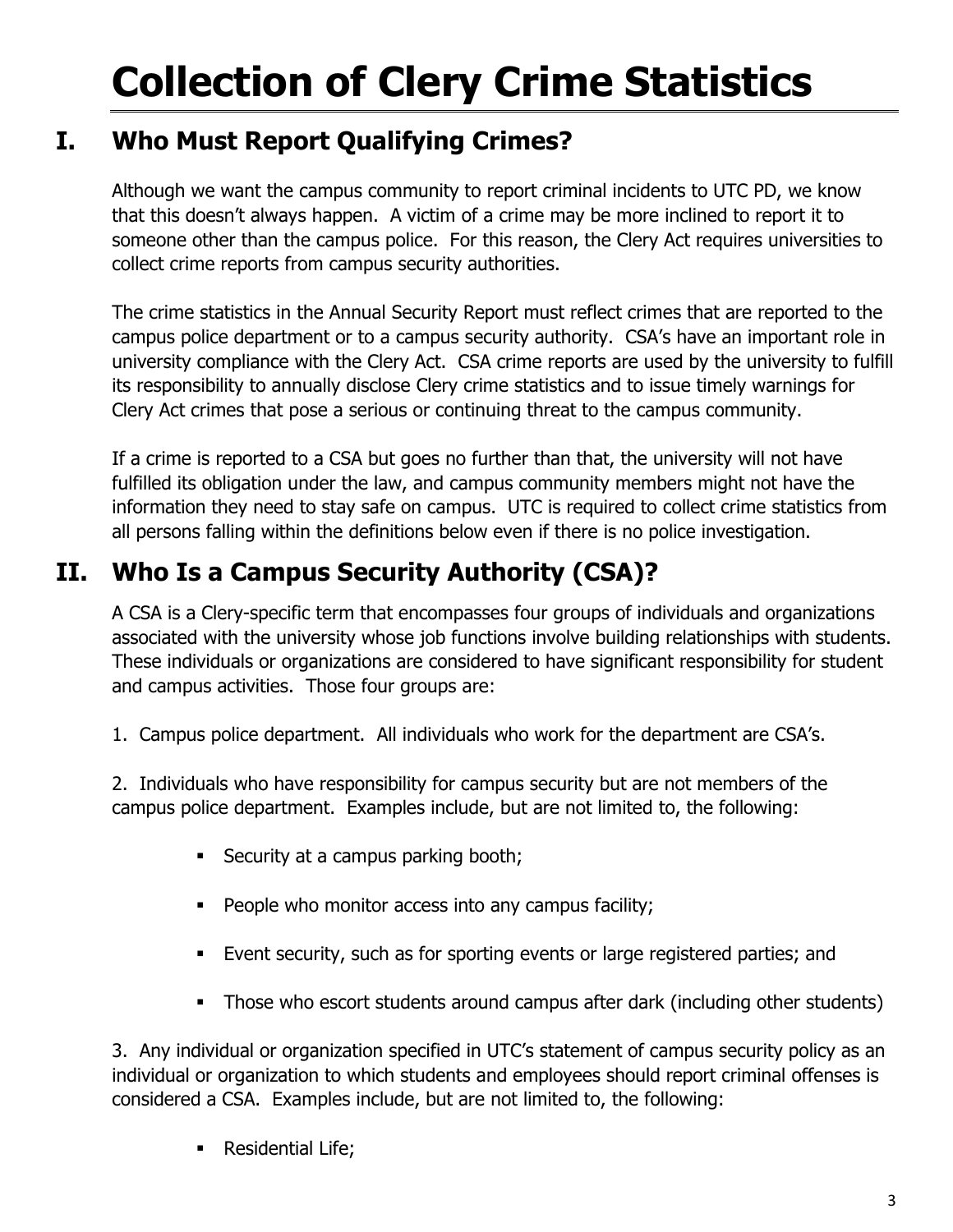- **Physicians in a campus health center;**
- **Health educators, including peer health educators; and**
- **Judicial Affairs/Student Development**

4. An official who have significant responsibility for student and campus activities. "Official" is defined as any person who has the authority and duty to take action or respond to particular issues on behalf of the institution. Examples include, but are not limited to, the following:

- A dean of students who oversees student housing, a student center or student extracurricular activities;
- Faculty advisor to a student group;
- **Student resident advisor or assistant;**
- **Coordinator of Greek affairs (or related positions);**
- **Student Judicial Officials;**
- Director of a campus health or counseling center;
- Victim advocates or others responsible for providing victims with advocacy services, such as assisting with housing relocation, disciplinary action, etc.;
- Athletic Administrators including Director, Assistant Directors and Coaches, Trainers, etc.; and
- Officers from local law enforcement who are contracted by the university to provide campus safety-related services.

## **III. Who Is Not a CSA?**

Any individual or organization who does not have significant responsibility for students and campus activities and individual faculty who do not serve as advisors to registered student organizations. Examples include, but are not limited to, the following:

- Support/administrative clerical staff, secretaries or receptionists;
- **Facilities staff: plumbers, electricians, janitors;**
- **Faculty with no student activity duties outside of the classroom;**
- **Food service workers: cashiers, cooks; and**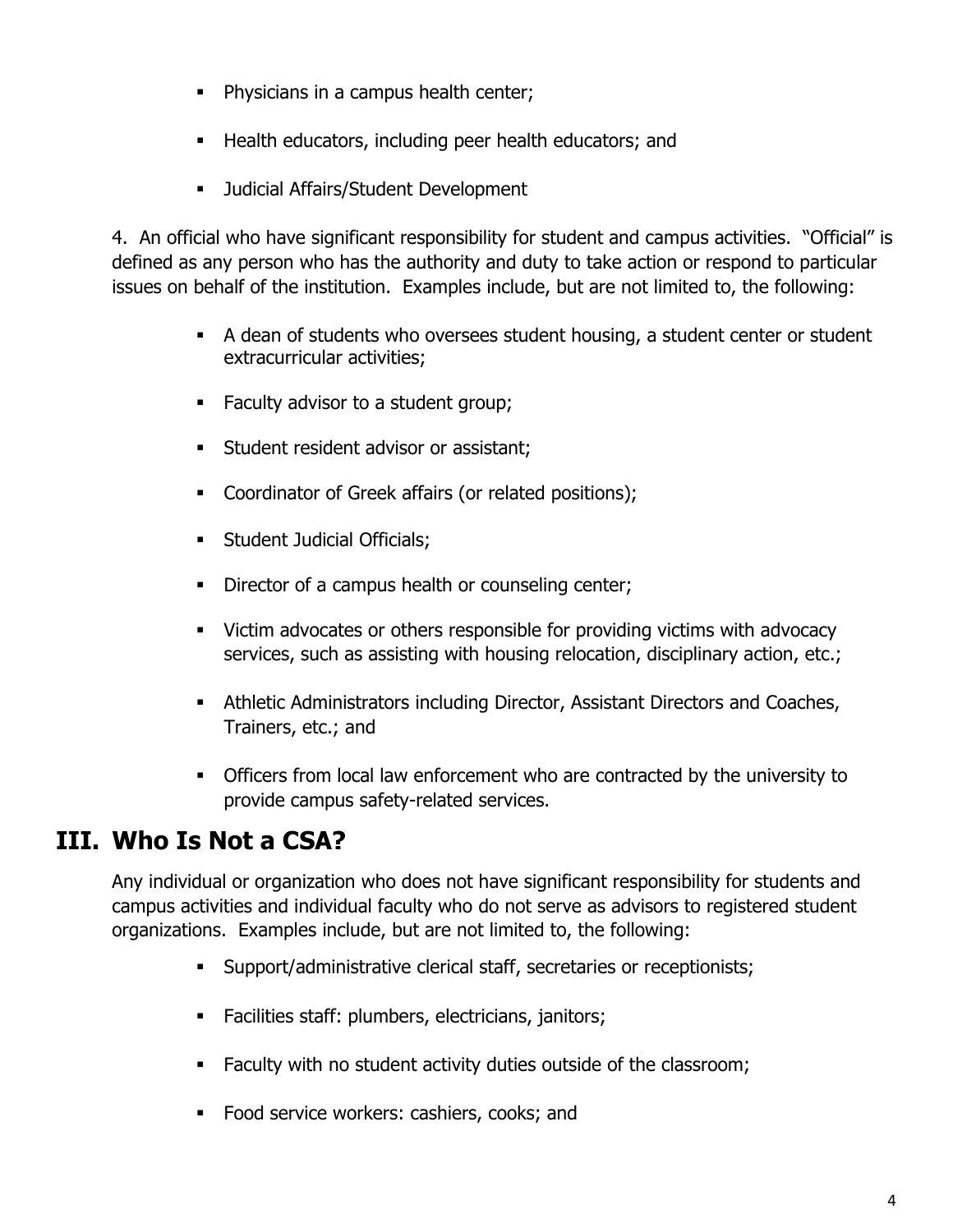**Licensed mental health/professional counselors or pastoral counselors when** working within the scope of their license or religious assignment. Includes individuals who are unlicensed and uncertified but acting under the supervision of an exempt counselor, e.g., a graduate student doing an internship. Also, includes professional counselors who are not employees of UTC but are under contract to provide counseling at the university.

## **IV. How Do I Report?**

As a CSA, if a victim, witness, other third party, or even the offender tells you about a crime or an incident that may be a crime- that has not been reported to UTC PD or another campus official (Residential Life, Judicial Affairs), you are required to report the information to the Clery Compliance Coordinator by submitting a CSA Incident Report Form.

CSA's are encouraged to immediately report all crimes reported to them. A crime is "reported" when it is brought to the attention of a CSA in their capacity as a CSA. A CSA is not required to report incidents that they overhear students talking about in a hallway conversation; that a classmate or student mentions during an in-class discussion; that a victim mentions during a speech, workshop, or any other form of group presentation; or that a CSA otherwise learns about in an indirect manner.

The CSA Incident Report Form is available at [https://new.utc.edu/sites/default/files/2020-](https://new.utc.edu/sites/default/files/2020-03/police-csa-incident-report-form.pdf) [03/police-csa-incident-report-form.pdf.](https://new.utc.edu/sites/default/files/2020-03/police-csa-incident-report-form.pdf) A sample of the form is available on page 14 of this manual.

## **V. What Do I Report?**

#### **A. Incidents are reported based on two criteria**

- **Type of Incident, and**
- **Location of Incident**
- **B. Types of Incidents that must be reported** (Definitions are on pages 12-32 of this manual.)
	- 1. Criminal Homicide
		- **Murder and Non-Negligent Manslaughter**
		- **Negligent Manslaughter**
	- 2. Sexual Assault
		- Rape
		- **Fondling**
		- **Incest**
		- **Statutory Rape**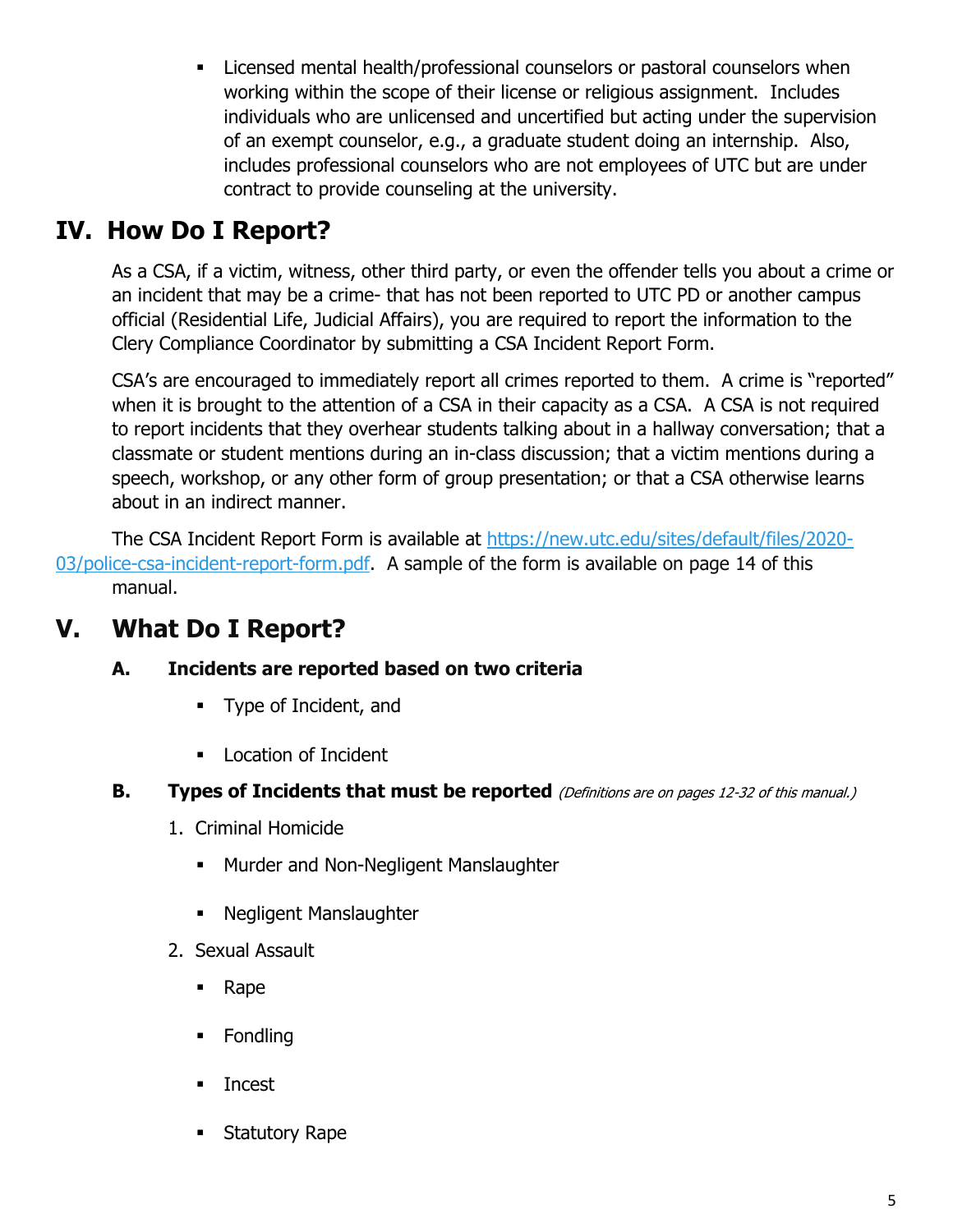- 3. Robbery
- 4. Aggravated Assault
- 5. Burglary
- 6. Motor Vehicle Theft
- 7. Arson
- 8. Domestic Violence
- 9. Dating Violence
- 10. Stalking
- 11. Liquor Law Violations, Drug Law Violations and Weapons Law Violations
	- Persons arrested for these violations (individual is processed by arrest, citation or summons), or
	- Disciplinary Referrals for these violations (a disciplinary action is initiated, a record is established, and imposition of sanctions may result)

12. Hate Crimes: Intimidation, Destruction/Damage/Vandalism of Property, Larceny-Theft, Simple Assault,

- The crime is motivated by the perpetrator's bias against the victim and the bias is based on the following categories: race, religion, sexual orientation, gender, ethnicity, gender identity, national origin, or disability
- Numbers 1-10 can also be classified as hate crimes if the crime is motivated by bias.

#### **C. Location of Incident**

Provide a detailed description to aid in properly categorizing the location of the incident. If unsure, report it.

An incident must be reported if it occurred on:

1. On-Campus: Any UTC owned or controlled buildings or property w/in the same reasonably contiguous geographic area of the campus (includes buildings, streets, grounds, and parking lots located within campus or UTC boundaries)

- Reasonably contiguous refers to a building or property UTC owns or controls that is in a location students consider to be, and treat as, part of campus. Locations owned or controlled by UTC that are w/in one mile of the campus border are considered to be reasonably contiguous with the campus.
- Includes: (a) housing facilities or residence halls, (b) on campus fraternity & sorority houses, (c) academic, administrative & support buildings, and (d) UTC owned property that is controlled by another person, is frequented by students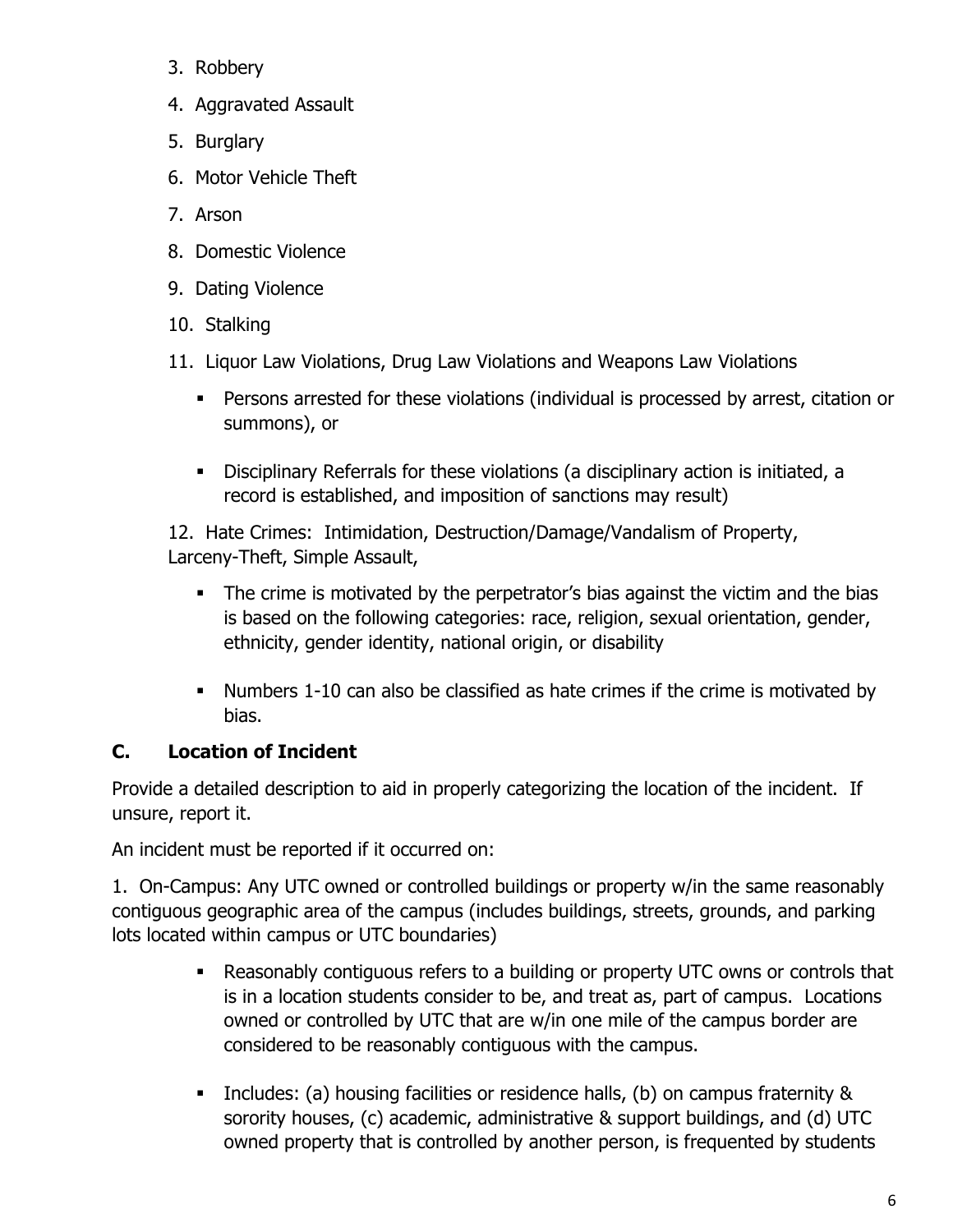and supports the university's educational purposes (such as a food vendor, bookstores, or other retail vendor)

2. Public Property: All public property, including thoroughfares, streets, sidewalks, and public parking facilities that are within the campus, or immediately adjacent to and accessible from the campus. (Includes public parks, public waterways, and public transit stations/stops)

3. Non-Campus: Any building or property owned or controlled by UTC or an officially recognized student organization, located off campus, that is frequently used by students (fraternity or sorority house, research facilities, rented classroom space in a local high school used by UTC, a recreational or athletic field leased by UTC)

If an incident occurred in a location that is not affiliated with UTC property and is not adjacent to campus, no CSA report is required. However, you should refer the student, faculty or staff member to appropriate services if necessary.

## **V. How Should I Document the Incident?**

CSA's should gather and provide as much information about a reported incident as possible to aid in properly addressing, categorizing or classifying the crime. The CSA needs to document the reporting parties' responses or lack thereof. This is important for law enforcement purposes to ensure that all crimes are counted and to avoid double counting crimes.

CSA crime reports should include sufficient detail, such as dates and locations, and where appropriate, personally identifying information, including name and contact information if available. In most cases, it is possible for a CSA to fulfill his or her responsibilities while still maintaining victim confidentiality. CSA reports are used to compile statistics for Clery Act reporting and to help determine if there is a serious or continuing threat to the safety of the campus community that would require a Timely Warning or Immediate Notification. However, those responsibilities can usually be met without disclosing personally identifying information. A CSA report does not need to automatically result in the initiation of a police or disciplinary investigation if the victim does not want to pursue this action. **Personally identifying information is not released publically in any portion of Clery Act compliance.**

You cannot keep an incident report confidential, even if the person who reported the incident to you requested that you keep the report confidential. If a victim doesn't want the report to go any further than the CSA, the CSA should explain that you are required to submit the report for statistical purposes, but it can be submitted without identifying the victim.

#### **A. Definition of Personally Identifying Information (PII)**

Per section 40002(a)(20) of the Violence Against Women Act of 1994, "individually identifying information for or about an individual including information likely to disclose the location of a victim of domestic violence, dating violence, sexual assault, or stalking, regardless of whether the information is encoded, encrypted, hashed, or otherwise protected, including:

- A first and last name;
- A home or other physical address;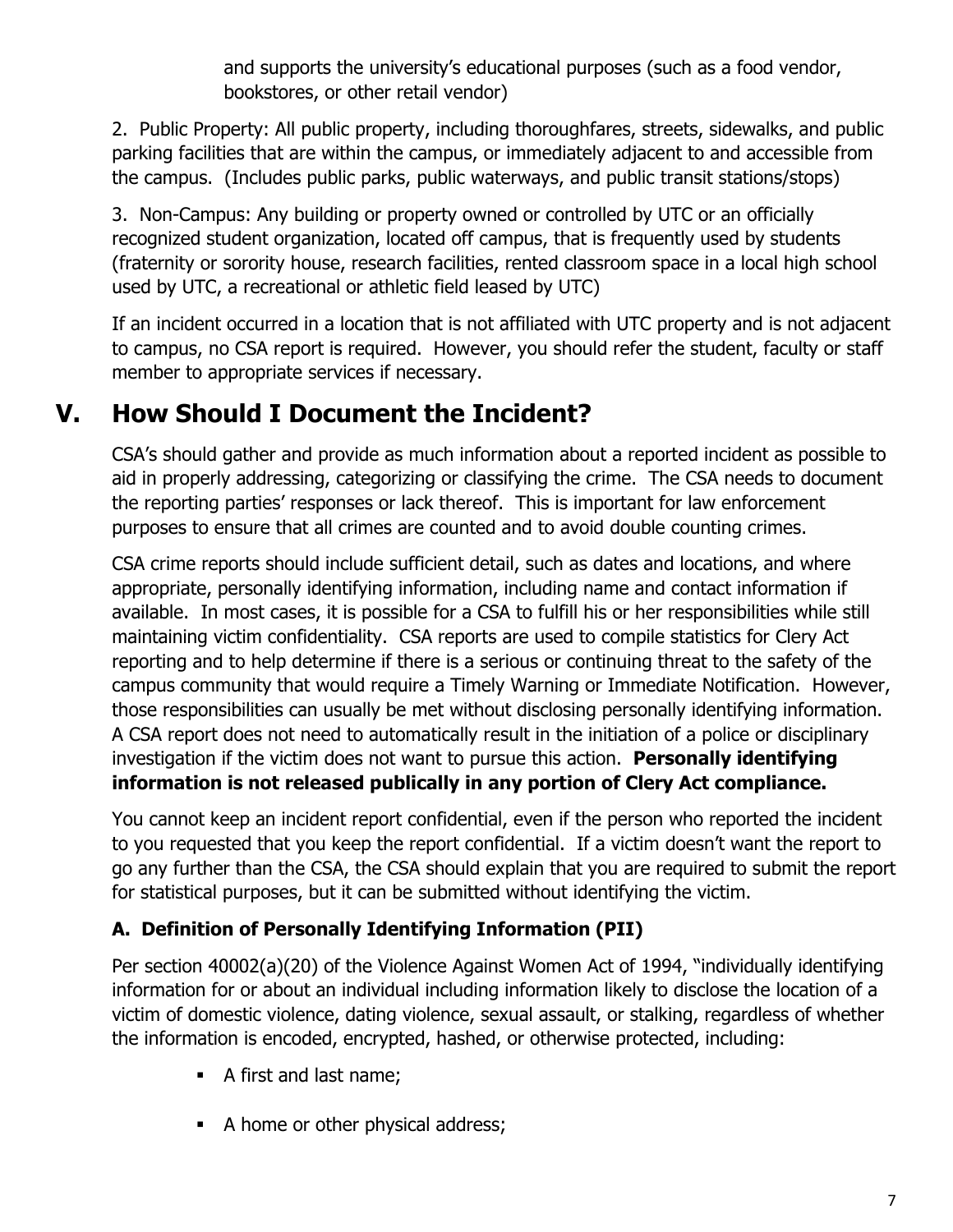- Contact information (including a postal, e-mail, or Internet protocol address, or telephone or facsimile number);
- A social security number, driver license number, passport number, or student identification number; and
- Any other information, including date of birth, racial or ethnic background, or religious affiliation, that would serve to identify any individual."

Be sure to document:

#### **A. Date/Time**

- Date and Time when the crime or incident occurred. If not known, indicate "unknown."
- Date and Time when the person reported it to you.

#### **B. Description of the Incident**

Obtain as accurate and complete a description of what happened as you can.

#### **C. Other Helpful Information**

- Identities of any known suspects or witnesses (if the victim wishes to report the incident to law enforcement)
- Whether any weapon was used in the commission of the crime (describe the weapon)
- Whether the victim suffered any injuries (describe the injuries)
- Answering all questions on the CSA Incident Report Form will help UTCPD determine the correct crime category and aid law enforcement

## **VI. What Do I Tell a Reporting Party?**

The following is a sample **CSA Disclosure Statement** of what you can tell a reporting party who comes to you to report a crime:

"As part of my position on campus, I am a campus security authority for the university. I am required to report details of this incident to the Clery Compliance Coordinator for data gathering. If you request confidentiality, the report will not include your name, the names of others involved, and any details that could identify you or others will not be included in the report. My report will contain only the information you provide. Do you have any questions? Would you like to help me fill it out?"

## **VII. What Is Done With CSA Reports?**

The Clery Compliance Coordinator will review the submitted CSA Incident Report Form and make a determination if it qualifies as a Clery Act reportable incident. These reports are also evaluated by the Clery Compliance Coordinator for Timely Warning and/or Immediate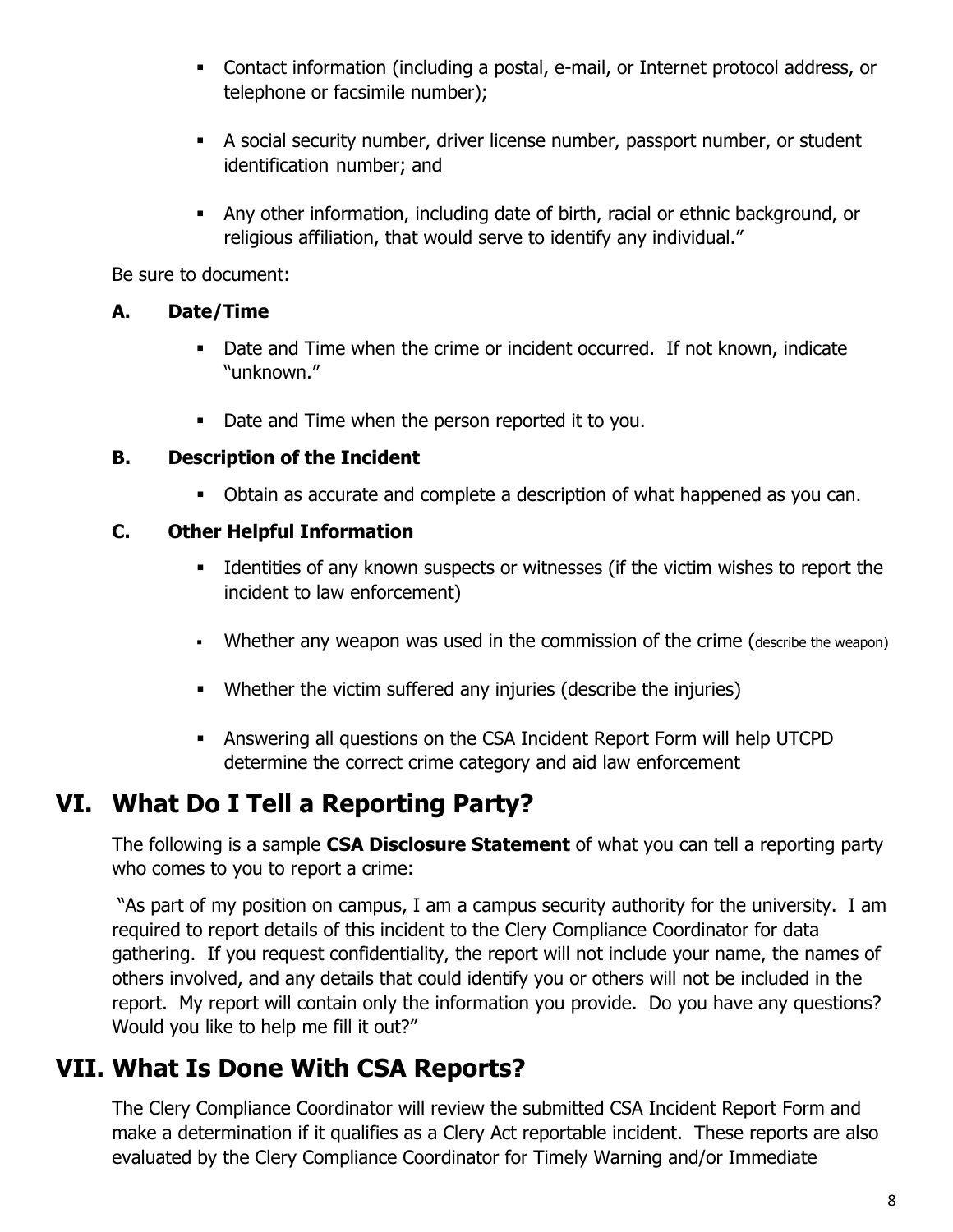Notification consideration. Basic facts are submitted to the Chief of Police, who then makes the determination whether an incident warrants issuance of a Timely Warning and/or Immediate Notification to the University community. The Clery Compliance Coordinator will consolidate the data from multiple sources (including received CSA reported qualifying crimes), report data to the Department of Education, publish an Annual Security Report, and inform the campus community when and where the report/data is available.

## **VIII. Points to Remember**

- Your job is to report the information the person is willing to tell you.
- It doesn't matter whether or not the individuals involved in the crime, or reporting the crime, are associated with UTC.
- You should not try and convince a victim to contact police if the victim chooses not to do so.
- You don't have to determine whether a crime took place, prove what happened or who was at fault.
- The decision to identify someone is not yours to make.
- You don't have to be sure of the crime classification. The Clery Compliance Coordinator will make the final determination.
- You should not try to find or apprehend the alleged perpetrator of the crime.
- If a hate crime is reported to you, indicate the type of bias involved.

## **IX. Where Can I Get More Information?**

If you are ever in doubt about whether you should report an incident, report it! Submit a completed CSA Incident Report Form. If you have questions or need additional assistance contact:

#### **Manager of Communications & Clery Compliance**

Emergency Services Department Office: 423-425-5961 Fax: 423-425-2308 Email: [clery@utc.edu](mailto:clery@utc.edu)

#### **Resources for Learning More:**

UTC Police/Clery Act Information <https://new.utc.edu/finance-and-administration/emergency-services/police/clery-act>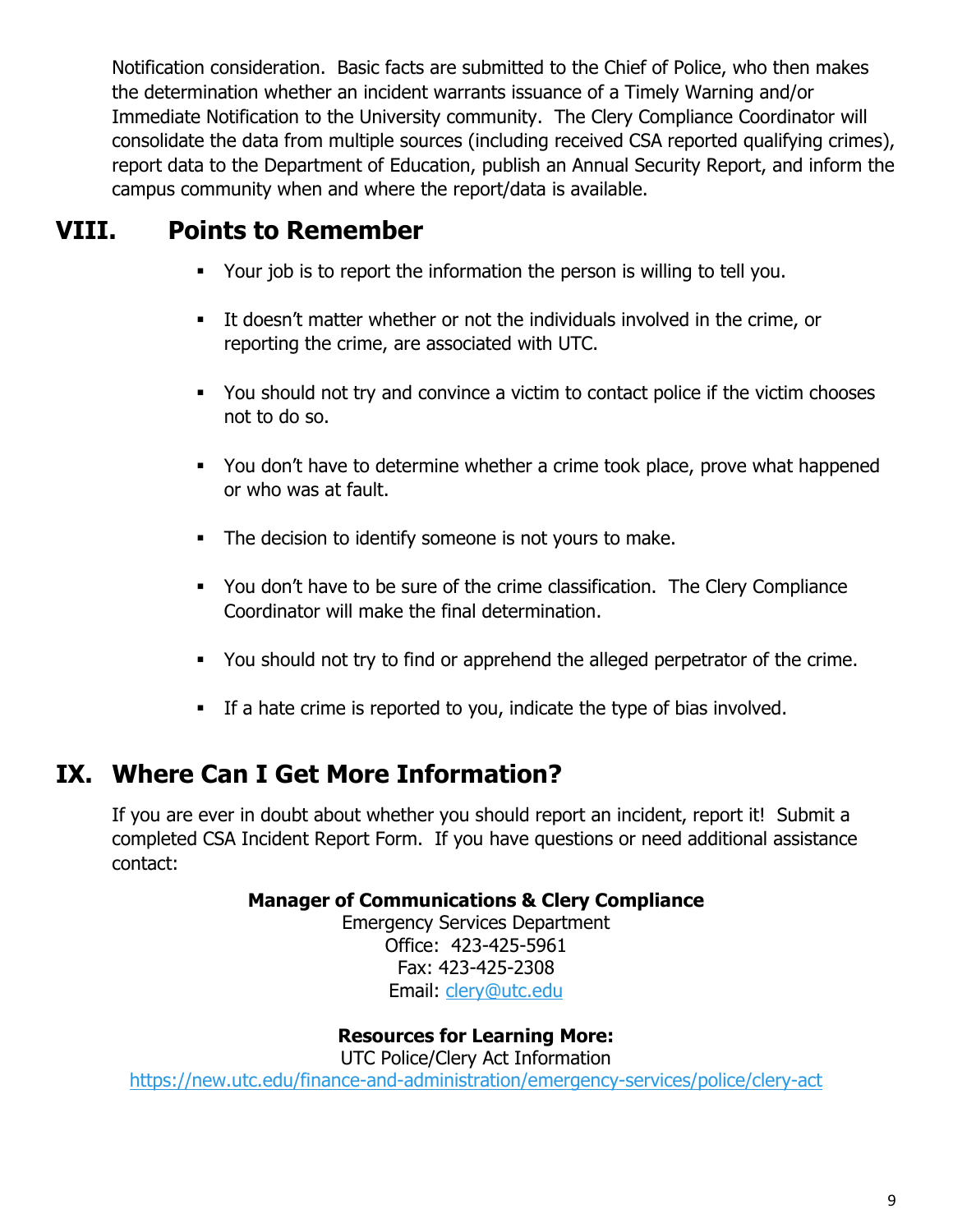## **X. Emergency and Non-Emergency Reporting**

Regardless of your status (CSA or non-CSA), all community members are encouraged to promptly report all campus related criminal incidents and other public safety related emergencies to University Police. For incidents requiring immediate attention, dial 425-HELP (4357) from any campus phone or use one of the "Blue Light" Police Emergency Phones (call boxes) located throughout campus.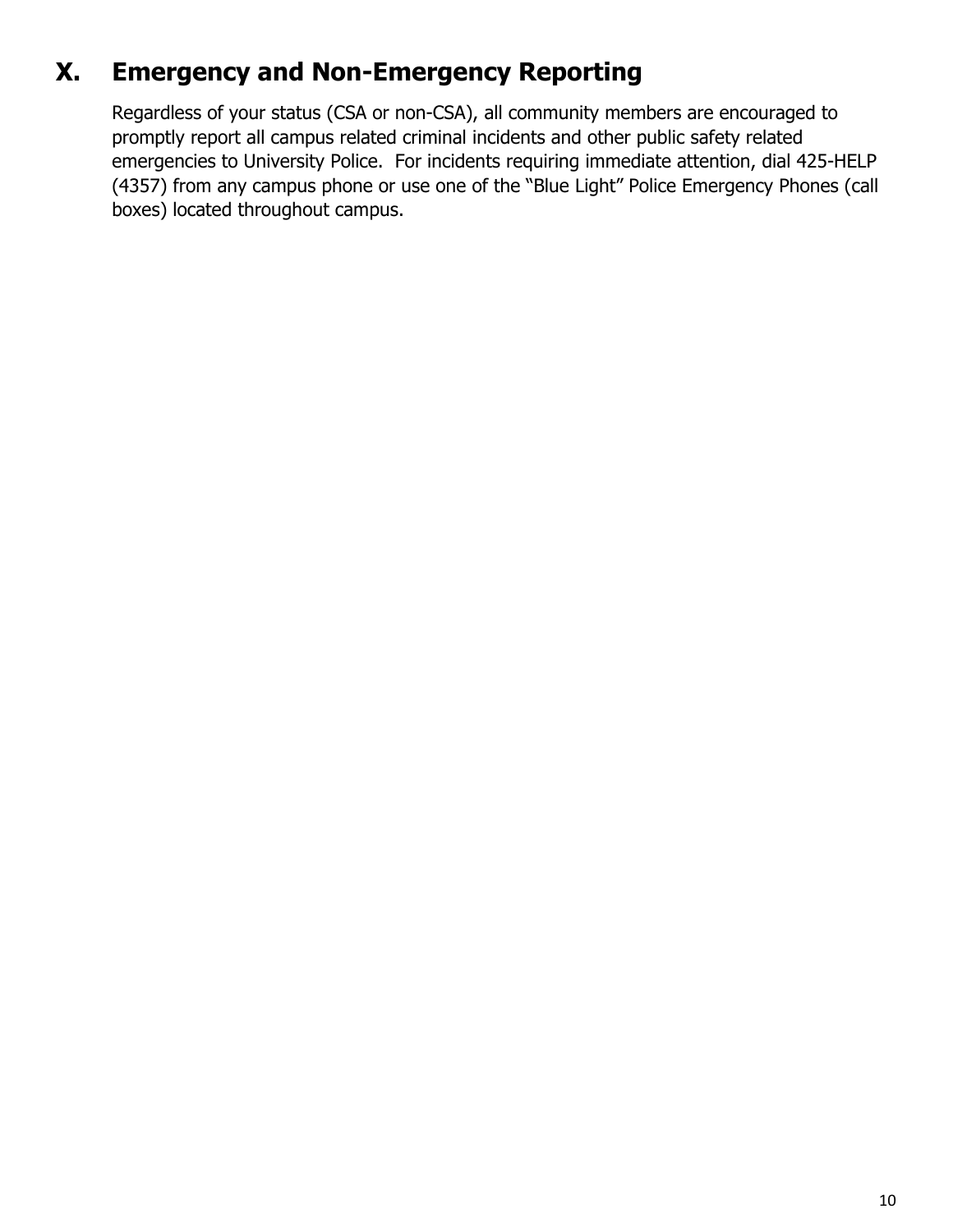## **Campus Security Authority Checklist**

**Step 1:** Has the incident been reported to or brought to the attention of UTCPD, Student Conduct or Residence Life?

- **YES NO CSA REPORT REQUIRED**, refer the student, faculty, or staff to appropriate services if necessary.
- **NO – CONTINUE TO STEP 2**.



| <b>Clery Act Crimes</b>                            |                        |                          |                        |                    |  |  |  |  |  |
|----------------------------------------------------|------------------------|--------------------------|------------------------|--------------------|--|--|--|--|--|
| Murder/Non-Negligent Manslaughter                  | Negligent Manslaughter | Rape                     | Fondling               | Arson              |  |  |  |  |  |
| <b>Aggravated Assault</b><br><b>Statutory Rape</b> |                        | Incest                   | Robbery                | Burglary           |  |  |  |  |  |
| Motor Vehicle Theft<br>Domestic Violence           |                        | <b>Stalking</b>          | <b>Dating Violence</b> | <b>Hate Crimes</b> |  |  |  |  |  |
| Liquor Law Violation                               | Drug Law Violation     | Weapons Law<br>Violation | Sexual Assault         |                    |  |  |  |  |  |

- **NO NO CSA REPORT REQUIRED, refer the student, faculty, or staff to appropriate** services if necessary.
- **YES – CONTINUE TO STEP 3**.

**STEP 3:** Where did the incident take place?

- **Dn-campus**, Any UTC owned or controlled buildings or property w/in the same reasonably contiguous geographic area of the campus (includes buildings, streets, grounds, parking lots, housing facilities, on-campus fraternity & sorority houses, academic, administrative & support buildings, a building or property w/in one mile of the campus border that is owned or controlled by UTC which students consider to be, and treat as, part of campus, or food vendor, bookstores, or other retail vendor located within campus or UTC boundaries)— **CONTINUE TO STEP 4**
- **Public property**, All public property, including thoroughfares, streets, sidewalks, and public parking facilities that are within the campus, or immediately adjacent to and accessible from the campus. (Includes public parks, public waterways, and public transit stations/stops)—**CONTINUE TO STEP 4**
- **Non-campus**, Any building or property owned or controlled by UTC or an officially recognized student organization, located off campus, that is frequently used by students (fraternity or sorority house, research facilities, rented classroom space in a local high school used by UTC, a recreational or athletic field leased by UTC) –**CONTINUE TO STEP 4**
- **Off-campus**, Public Property or city property that doesn't touch or isn't immediately adjacent to UTC owned or controlled property –**NO CSA REPORT REQUIRED**, refer the student, faculty, or staff to appropriate services if necessary.

**STEP 4:** Document as much information as possible regarding the incident. If you are unsure whether the incident is a Clery Act crime, or even if its criminal in nature, always report it. When in doubt a CSA Incident Report Form should be completed.

**STEP 5:** Disclose to the student that you are a Campus Security Authority. (see Sample CSA Disclosure Statement). Refer student, faculty, or staff to appropriate services if necessary.

**STEP 6:** CSA's should *immediately* report all crimes reported to them. The CSA should complete a CSA Incident Report Form. The form can be found at [https://new.utc.edu/sites/default/files/2020-](https://new.utc.edu/sites/default/files/2020-03/police-csa-incident-report-form.pdf) [03/police-csa-incident-report-form.pdf.](https://new.utc.edu/sites/default/files/2020-03/police-csa-incident-report-form.pdf) Upon completion, save and email the form to the Clery Compliance Coordinator at [clery@utc.edu.](mailto:clery@utc.edu)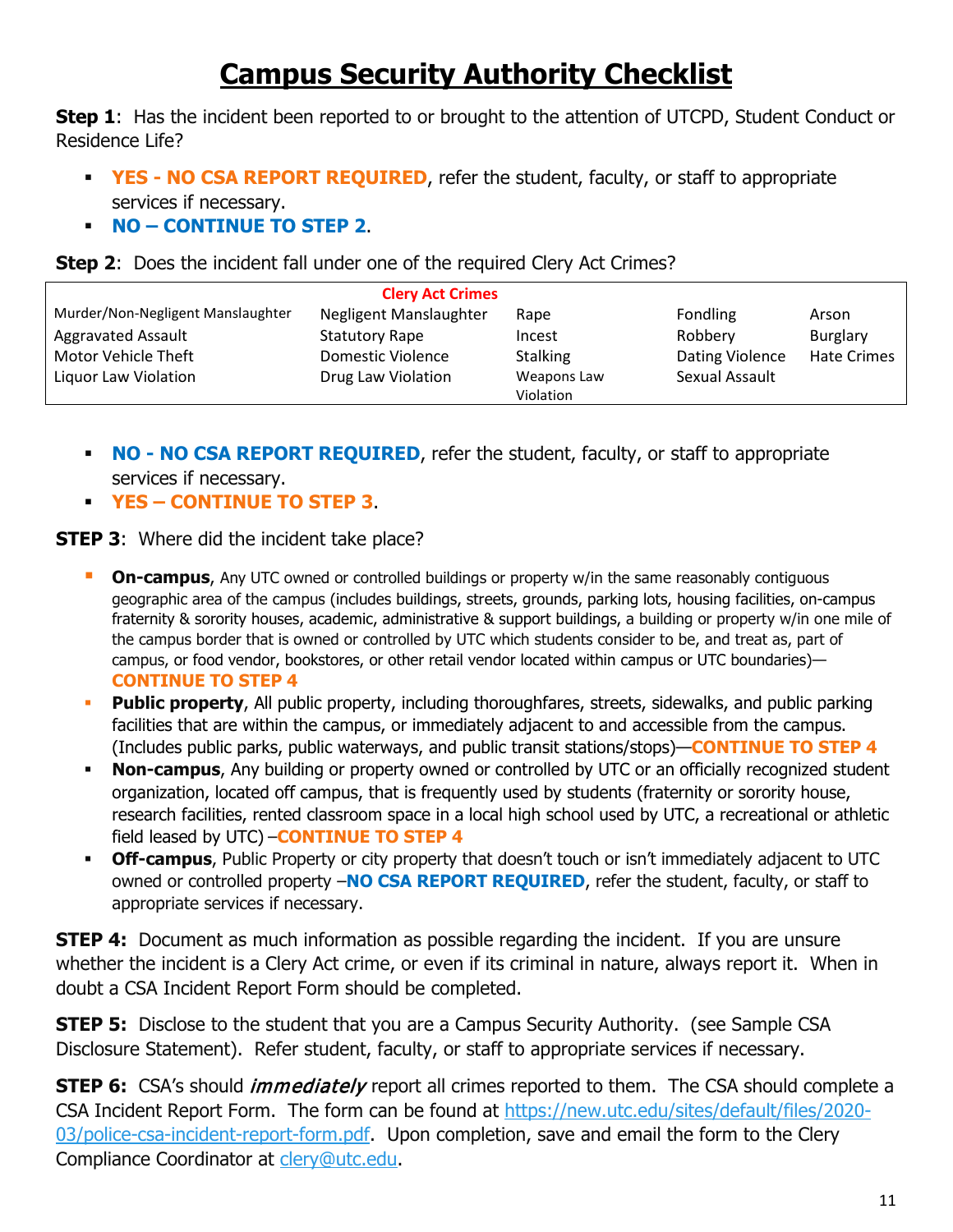## **Definitions of Clery Act Crimes**

**Murder and Non-negligent manslaughter**: The willful (non-negligent) killing of one human being by another. Includes any death caused by injuries received in a fight, argument, quarrel, assault or the commission of a crime. NOTE: Deaths caused by attempts to kill, assaults to kill, fetal deaths, suicides, accidental deaths, traffic fatalities, and justifiable homicides are excluded.

**Negligent Manslaughter**: The killing of another person through gross negligence. NOTE: Deaths of persons due to their own negligence, accidental deaths not resulting from gross negligence, and traffic fatalities are excluded.

**Sexual Assault**: Any sexual act directed against another person, without the consent of the victim, including instances where the victim is incapable of giving consent.

**Rape**: The penetration, no matter how slight, of the vagina or anus, with any body part or object, or oral penetration by a sex organ of another person, without the consent of the victim. Includes the rape of both males and females.

**Fondling**: The touching of the private body parts of another person for the purpose of sexual gratification, without the consent of the victim, including instances where the victim is incapable of giving consent because of his/her age or because of his/her temporary or permanent mental capacity.

**Incest**: Sexual intercourse between persons who are related to each other within the degrees wherein marriage is prohibited by law.

**Statutory Rape:** Sexual intercourse with a person who is under the statutory age of consent.

**Robbery**: The taking or attempting to take anything of value from the care, custody, or control of a person or persons by force or threat of force or violence and/or by putting the victim in fear.

**Aggravated Assault**: An unlawful attack by one person upon another for the purpose of inflicting severe or aggravated bodily injury. This type of assault is usually accompanied by the use of a weapon or by means likely to produce death or great bodily harm. Includes assaults with intent to kill and attempts to murder.

**Burglary**: The unlawful entry of a structure to commit a felony or a theft. For reporting purposes, this definition includes unlawful entry with intent to commit a larceny or felony; breaking and entering with intent to commit a larceny; housebreaking; safecracking; and all attempts at these offenses.

**Motor Vehicle Theft**: The theft or attempted theft of a motor vehicle. (Classify as motor vehicle theft all cases where automobiles are taken by persons not having lawful access even though the vehicles are later abandoned-including joyriding). NOTE: Thefts from motor vehicles, taking a vehicle for temporary use when prior authority has been granted or can be assumed, and forcible entry or unlawful entry of a building to steal a motor vehicle are excluded.

**Arson**: Any willful or malicious burning or attempt to burn, with or without intent to defraud, a dwelling house, public building, motor vehicle or aircraft, personal property of another, etc.

**Larceny-Theft**: The unlawful taking, carrying, leading or riding away of property from the possession or constructive possession of another. Classify as larceny-thefts of bicycles or automobile accessories, shoplifting, pocket-picking, stealing of any property that is not taken by force and violence or by fraud, and attempted larcenies.

**Simple Assault**: An unlawful physical attack by one person upon another where neither the offender displays a weapon, nor the victim suffers obvious severe or aggravated bodily injury involving apparent broken bones, loss of teeth, possible internal injury, severe laceration, or loss of consciousness.

**Intimidation**: To unlawfully place another person in reasonable fear of bodily harm through the use of threatening words and/or other conduct, but without displaying a weapon or subjecting the victim to physical attack.

**Destruction/Damage/Vandalism of Property**: To willfully or maliciously destroy, damage, deface, or otherwise injure real or personal property without the consent of the owner or the person having custody or control of it.

**Dating Violence**: Violence committed by a person who is or has been in a social relationship of a romantic or intimate nature with the victim. The existence of such a relationship shall be determined based on (1) the reporting party's statement and with consideration of (2) the length of the relationship, (3) the type of relationship, and (4) the frequency of interaction between the persons involved in the relationship.

**Domestic Violence**: A crime of violence committed by (1) a current or former spouse or intimate partner of the victim, (2) a person with whom the victim shares a child in common, (3) a person who is cohabitating with, or has cohabitated with, the victim as a spouse or intimate partner, (4) a person similarly situated to a spouse of the victim under the domestic or family violence laws of the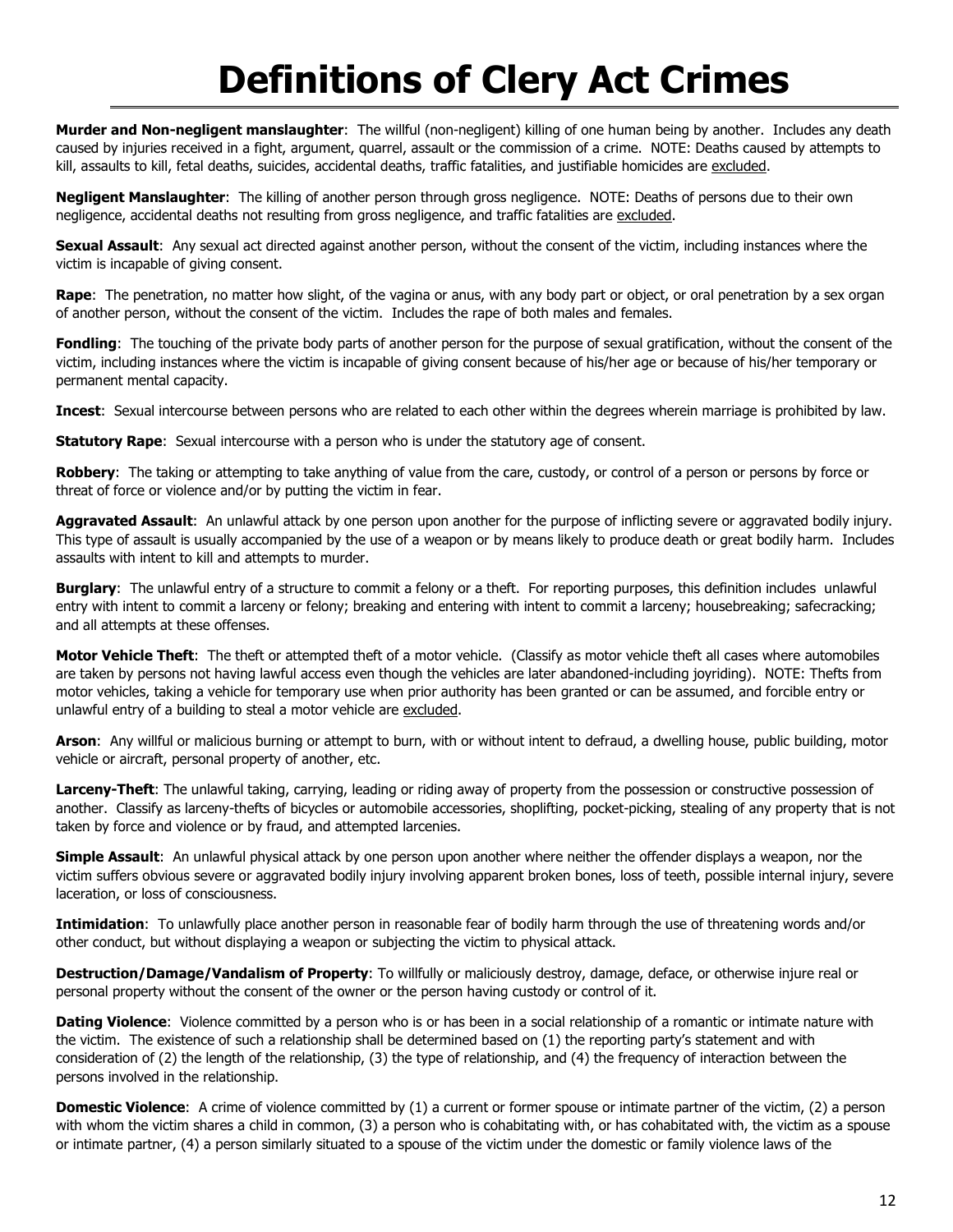jurisdiction in which the crime of violence occurred, or (5) any other person against an adult or youth victim who is protected from that person's acts under the domestic or family violence laws of the jurisdiction in which the crime of violence occurred.

**Stalking**: Engaging in a course of conduct directed at a specific person that would cause a reasonable person to (1) fear for the person's safety or the safety of others, or (2) suffer substantial emotional distress. (e.g., following, monitoring, threatening, communicating to or about the victim, or interfering with a victim's property.)

**Weapons Law Violations**: The violation of laws or ordinances prohibiting the manufacture, sale, purchase, transportation, possession, concealment, or use of firearms, cutting instruments, explosives, incendiary devices or other deadly weapons; carrying deadly weapons, concealed or openly; furnishing deadly weapons to minors; aliens possessing deadly weapons; manufacture, sale, or possession of deadly weapons; all attempts to commit any of the aforementioned.

**Drug Law Violations**: The violation of laws prohibiting (1) the production, distribution and/or use of certain controlled substances and the equipment or devices utilized in their preparation and/or use (2) the unlawful cultivation, manufacture, distribution, sale, purchase, use, possession, transportation or importation of any controlled drug or narcotic substance, or (3) arrests for violation of state and local laws, specifically those relating to the unlawful possession, sale, use, growing, manufacturing and making of narcotic drugs.

 The relevant substances include: opium or cocaine, morphine, heroin, codeine, marijuana, synthetic narcotics (manufactured narcotics that can cause addiction such as Demerol and Methadone), non-narcotic drugs such as barbiturates and Benzedrine, and all illegally obtained prescription drugs.

**Liquor Law Violations**: The violation of state or local laws or ordinances prohibiting: the manufacture, sale, transporting, furnishing, possessing of intoxicating liquor; maintaining unlawful drinking places; bootlegging; operating a still; furnishing liquor to a minor or intemperate person; underage possession; using a vehicle for illegal transportation of liquor; drinking on a train or public conveyance; all attempts to commit any of the aforementioned. (Driving under the influence and drunkenness are excluded.)

## **Hate Crimes**

UTC is also required to report statistics for hate (bias) related crimes by the type of bias as defined below for the following classifications: murder/non-negligent manslaughter, sexual assault, robbery, aggravated assault, burglary, motor vehicle theft, arson, larceny-theft, simple assault, intimidation, and destruction/damage/vandalism of property (see definitions above).

**Hate Crimes:** Crime motivated by the perpetrator's bias or against the victim and the bias is based on the following categories: race, religion, sexual orientation, gender, gender identity, ethnicity, national origin, or disability.

- **Race**: A performed negative attitude toward a group of persons who possess common physical characteristics, e.g., color of skin, eyes, and/or hair; facial features, etc., genetically transmitted by descent and heredity which distinguish them as a distinct division of humankind, e.g., Asians, blacks or African Americans, whites.
- **Religion**: A performed negative opinion or attitude toward a group of persons who share the same religious beliefs regarding the origin and purpose of the universe and the existence or nonexistence of a supreme being, e.g. Catholics, Jews, Protestants, atheists.
- **Sexual Orientation**: A performed negative opinion or attitude toward a group of persons based on their actual or perceived sexual orientation.
- **Gender**: A performed negative opinion or attitude toward a person or group of persons based on their actual or perceived gender, e.g., male or female.
- **Gender Identity**: A performed negative opinion or attitude toward a person group of persons based on their actual or perceived gender identity, e.g., bias against transgender or gender non-conforming individuals.
- **Ethnicity**: A performed negative opinion or attitude toward a group of people whose members identify with each other, through a common heritage, often consisting of a common language, common culture (often including a shared religion) and/or ideology that stresses common ancestry.
- **National Origin**: A performed negative opinion or attitude toward a group of people based on their actual or perceived country of birth.
- **Disability**: A performed negative opinion or attitude toward a group of persons based on their physical or mental impairments, whether such disability is temporary or permanent, congenital or acquired by heredity, accident, injury, advanced age or illness.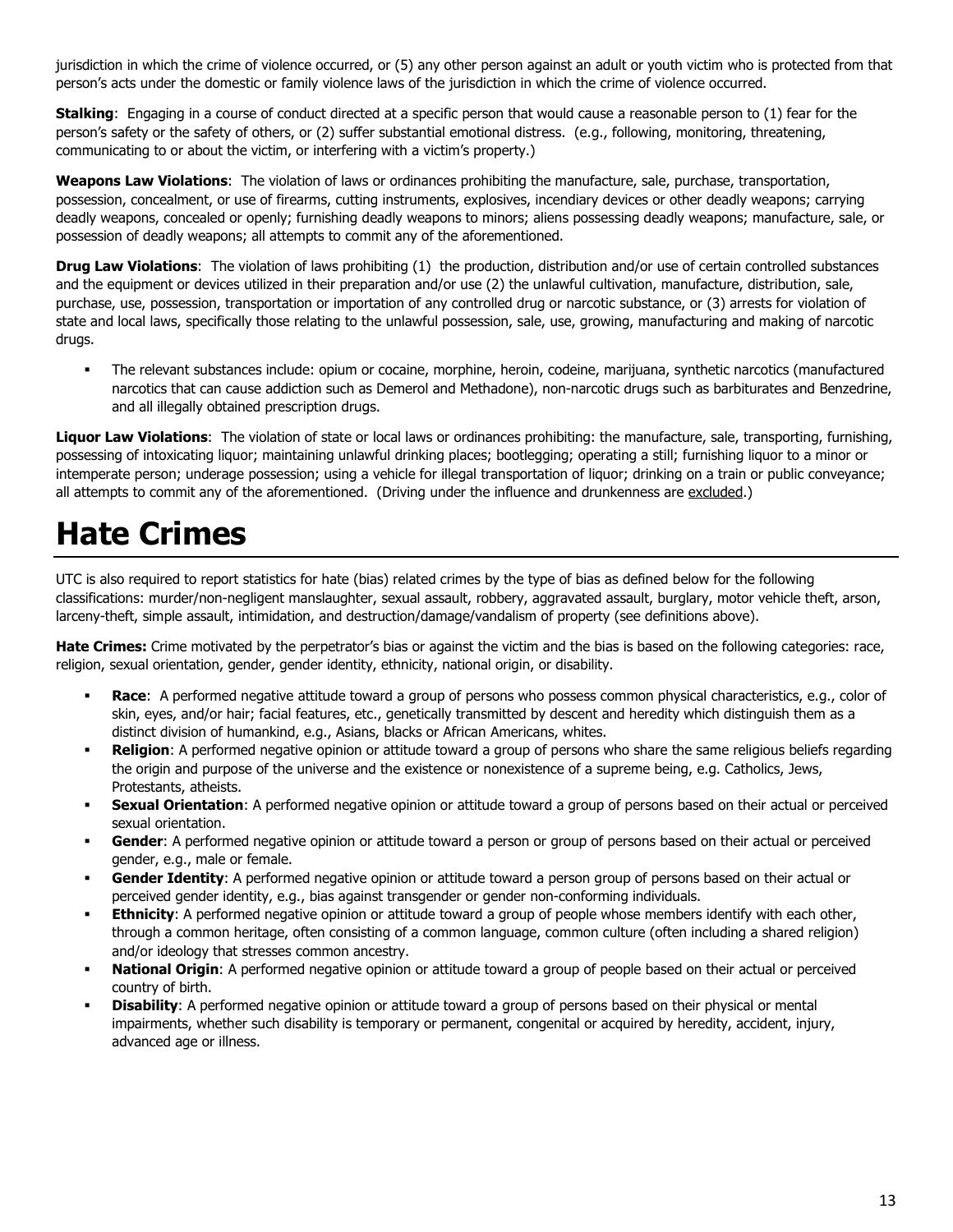## SAMPLE

#### **Campus Security Authority Incident Report Form**

Once completed, save form and email it to: [clery@utc.edu](mailto:clery@utc.edu) 

#### **Form Instructions:**

• Report the incident in a timely manner. The information you provide is important for documentation of the crime as well as duplicate report comparison and will be evaluated to determine if a campus alert is necessary.

- Please complete all information on the form based on the information provided to you. \* INDICATES A REQUIRED FIELD
- The victim or reporting party may remain anonymous if he/she chooses to do so.

#### **Reporting Criteria:**

- Report any crime that you observe, become aware of, or is reported to you by a victim, perpetrator, witness or third party.
- The reporting party does not have to be affiliated with UTC for the crime to be reported to you and counted as a Clery statistic.
- If you are unsure how to classify a crime, or whether a crime occurred, please be sure to provide specific incident details and the Clery Compliance Coordinator will use these details to evaluate and appropriately classify the crime.
- Attempted crimes are Clery reportable.
- The victim or reporting party is not required to contact law enforcement and no investigation of the crime is required.

#### **Important Information:**

**CSA Contact Information** 

- The location of the crime and type of crime are the two factors which determine if the incident can be counted as a Clery statistic.
- You cannot keep an incident report confidential, even if the person who reported the incident requests that you do.
- Encourage the victim or reporting party to report the incident to UTCPD, 423-425-4357.
- Suggest that the victim or reporting party contact the Office of the Dean of Students for resources, 423-425-4761.

| *Name:            |                                                                                                                                                                                 |         | *Email:                                       |                       |          |         |  |  |
|-------------------|---------------------------------------------------------------------------------------------------------------------------------------------------------------------------------|---------|-----------------------------------------------|-----------------------|----------|---------|--|--|
| Phone Number:     |                                                                                                                                                                                 |         | Department:                                   |                       |          |         |  |  |
|                   | <b>Dates</b> (Enter a specific date, a date range, or Unknown)<br>Date Reported to CSA:                                                                                         |         |                                               | Time Reported to CSA: |          |         |  |  |
| *Date of Incident |                                                                                                                                                                                 |         | *Time of Incident                             |                       |          |         |  |  |
|                   | <b>Incident Description</b><br>*Reported Crime (See Definitions for guidance):<br>*Description of the Incident (Provide specific information related to the reported incident): |         |                                               |                       |          |         |  |  |
|                   |                                                                                                                                                                                 |         |                                               |                       |          |         |  |  |
| Victim            | *Reporting Party (Who reported the crime to you?)<br>Third Party                                                                                                                | Witness |                                               | Other                 |          |         |  |  |
| Partner           | *What is the Victim/Perpetrator Relationship?<br>Ex-Partner                                                                                                                     | Spouse  | Ex-Spouse                                     | Family Member         | Stranger | Other   |  |  |
|                   | *To your knowledge, was the incident reported to:                                                                                                                               |         |                                               |                       |          |         |  |  |
| <b>UTCPD</b>      | <b>CPD</b>                                                                                                                                                                      |         | Student Conduct, Title IX or Dean of Students |                       | Other    | Unknown |  |  |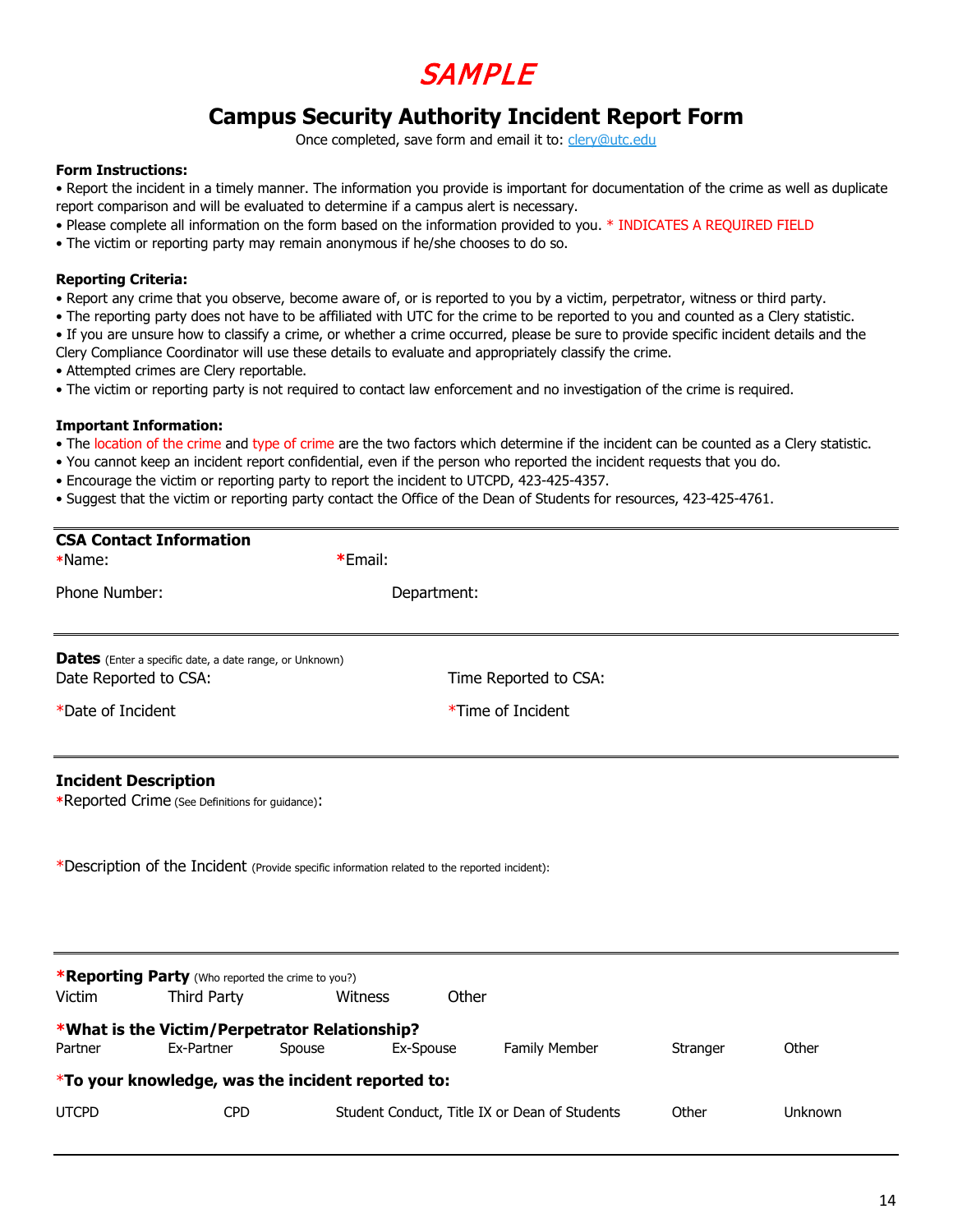#### **Location of Crime** (Enter information that best describes the location of the crime)

**\***Location Name/Address (Be as specific as possible: address, building or business name, office/room number, intersection, street name, etc.):

#### **\*Location Classification** (Select One):

On-Campus, Residence Hall On-Campus, not in a residence hall Off Campus, public property immediately adjacent to campus (sidewalk, streets, public transit stops, etc.) Off Campus, University leased or controlled space Off Campus, fraternity or sorority Off Campus, University sponsored event, activity or trip-List event, activity or trip: Off Campus, Property not affiliated with and not adjacent to campus Unknown Location

#### **When unsure whether an incident occurred on a Clery defined property, CSA's should still submit this completed form. The final determination will be made by the Clery Compliance Coordinator.**

#### **Hate Crime Information**

 $*$ Is there evidence that this crime was motivated by hate or bias?

If yes, please identify the bias:

Describe the evidence supporting the conclusion that the incident was motivated by bias:

#### **\*Victim Personal Identifier**

For tracking purposes and to avoid double counting crimes, include a victim personal identifier such as the initials of their first, middle and last name.

**This information is not made public or published Safety Notices or Crime Statistics.**